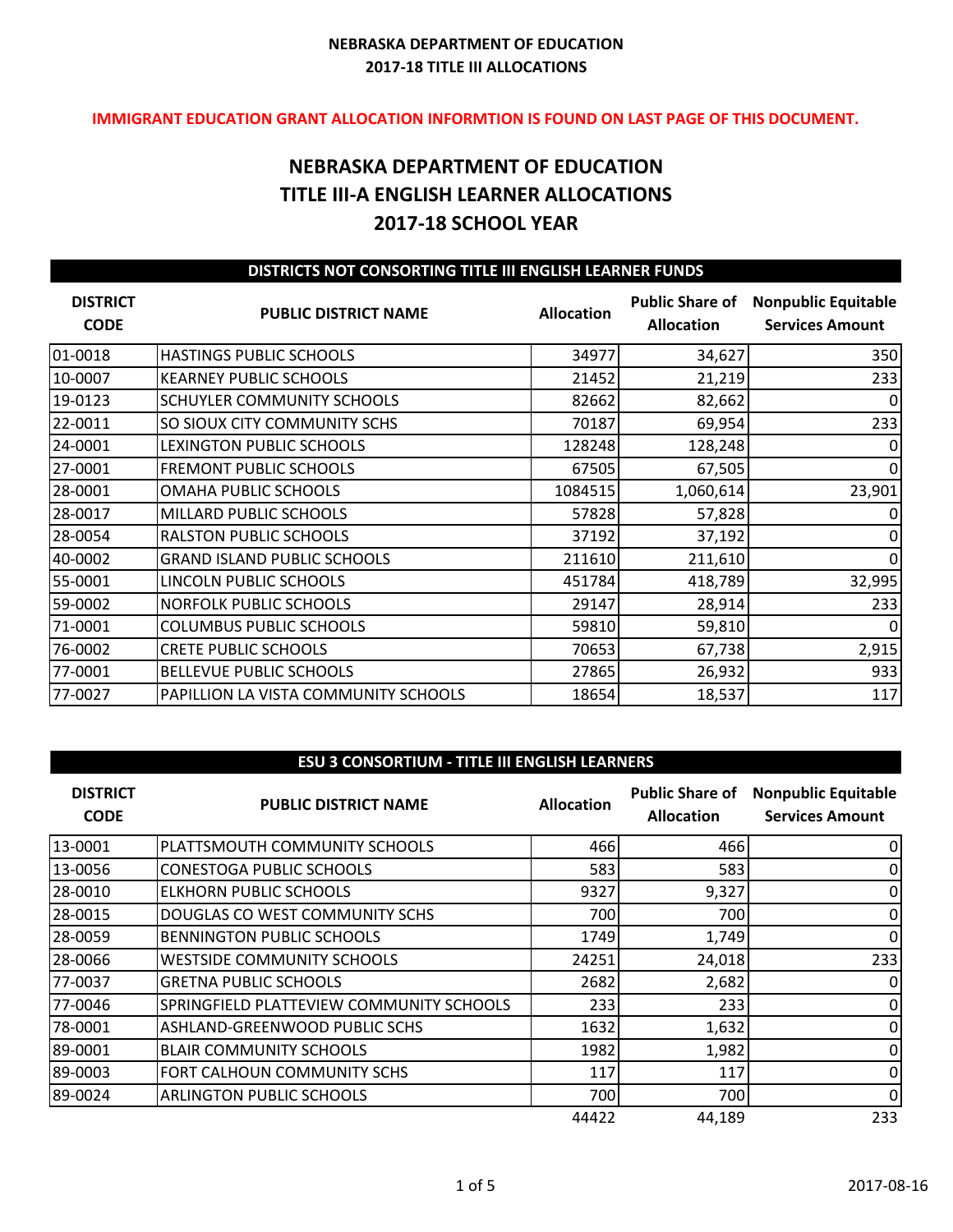## **ESU 4 CONSORTIUM - TITLE III ENGLISH LEARNERS**

| <b>DISTRICT</b><br><b>CODE</b> | <b>PUBLIC DISTRICT NAME</b>        | <b>Allocation</b> | <b>Allocation</b> | <b>Public Share of Nonpublic Equitable</b><br><b>Services Amount</b> |
|--------------------------------|------------------------------------|-------------------|-------------------|----------------------------------------------------------------------|
| 01-0003                        | <b>KENESAW PUBLIC SCHOOLS</b>      | 117               | 117               | 0                                                                    |
| 01-0123                        | SILVER LAKE PUBLIC SCHOOLS         | 233               | 233               | $\Omega$                                                             |
| 18-0002                        | <b>SUTTON PUBLIC SCHOOLS</b>       | 3964              | 3,964             | 0                                                                    |
| 18-0011                        | HARVARD PUBLIC SCHOOLS             | 2682              | 2,682             | $\Omega$                                                             |
| 34-0001                        | SOUTHERN SCHOOL DIST 1             | 233               | 233               | $\mathbf 0$                                                          |
| 34-0015                        | <b>BEATRICE PUBLIC SCHOOLS</b>     | 233               | 233               | $\Omega$                                                             |
| 34-0100                        | DILLER-ODELL PUBLIC SCHOOLS        | 466               | 466               | 0                                                                    |
| 40-0126                        | DONIPHAN-TRUMBULL PUBLIC SCHS      | 350               | 350               | $\Omega$                                                             |
| 41-0504                        | <b>AURORA PUBLIC SCHOOLS</b>       | 700               | 700               | 0                                                                    |
| 48-0008                        | <b>FAIRBURY PUBLIC SCHOOLS</b>     | 3031              | 3,031             | 0                                                                    |
| 48-0303                        | <b>MERIDIAN PUBLIC SCHOOLS</b>     | 1749              | 1,749             | $\Omega$                                                             |
| 49-0050                        | JOHNSON CO CENTRAL PUBLIC SCHS     | 3731              | 3,498             | 233                                                                  |
| 55-0145                        | <b>WAVERLY SCHOOL DISTRICT 145</b> | 933               | 933               | 0                                                                    |
| 55-0148                        | <b>MALCOLM PUBLIC SCHOOLS</b>      | 233               | 233               | $\mathbf 0$                                                          |
| 55-0160                        | NORRIS SCHOOL DIST 160             | 2215              | 2,215             | 0                                                                    |
| 55-0161                        | RAYMOND CENTRAL PUBLIC SCHOOLS     | 117               | 117               | 0                                                                    |
| 65-2005                        | SOUTH CENTRAL NEBRASKA UNIFIED 5   | 233               | 233               | $\mathbf 0$                                                          |
| 66-0027                        | SYRACUSE-DUNBAR-AVOCA SCHOOLS      | 700               | 700               | $\mathbf{0}$                                                         |
| 66-0111                        | NEBRASKA CITY PUBLIC SCHOOLS       | 9327              | 9,327             | $\Omega$                                                             |
| 67-0069                        | LEWISTON CONSOLIDATED SCHOOLS      | 466               | 466               | $\mathbf{0}$                                                         |
| 76-0044                        | DORCHESTER PUBLIC SCHOOL           | 1749              | 1,749             | 0                                                                    |
| 76-0082                        | WILBER-CLATONIA PUBLIC SCHOOLS     | 3498              | 3,498             | 0                                                                    |
| 80-0005                        | MILFORD PUBLIC SCHOOLS             | 350               | 350               | $\mathbf 0$                                                          |
| 80-0009                        | <b>SEWARD PUBLIC SCHOOLS</b>       | 1516              | 1,516             | $\mathbf{0}$                                                         |
| 85-0060                        | <b>DESHLER PUBLIC SCHOOLS</b>      | 117               | 117               | $\Omega$                                                             |
| 85-0070                        | THAYER CENTRAL COMMUNITY SCHS      | 117               | 117               | $\mathbf{0}$                                                         |
| 91-0074                        | <b>BLUE HILL PUBLIC SCHOOLS</b>    | 350               | 350               | $\Omega$                                                             |
| 93-0012                        | YORK PUBLIC SCHOOLS                | 7345              | 6,412             | 933                                                                  |
| 93-0096                        | HEARTLAND COMMUNITY SCHOOLS        | 117               | 117               | $\Omega$                                                             |
|                                |                                    | 46872             | 45,706            | 1,166                                                                |

# **ESU 7 CONSORTIUM - TITLE III ENGLISH LEARNERS**

| <b>DISTRICT</b><br><b>CODE</b> | <b>PUBLIC DISTRICT NAME</b>      | <b>Allocation</b> | <b>Public Share of</b><br><b>Allocation</b> | <b>Nonpublic Equitable</b><br><b>Services Amount</b> |
|--------------------------------|----------------------------------|-------------------|---------------------------------------------|------------------------------------------------------|
| 02-0009                        | NELIGH-OAKDALE SCHOOLS           | 233               | 233                                         | 01                                                   |
| $102 - 2001$                   | NEBRASKA UNIFIED DISTRICT 1      | 466               | 466                                         | 01                                                   |
| 06-0001                        | <b>BOONE CENTRAL SCHOOLS</b>     | 233               | 233                                         | 01                                                   |
| 06-0017                        | <b>ST EDWARD PUBLIC SCHOOLS</b>  | 1166              | 1,166                                       | 01                                                   |
| 08-0050                        | WEST BOYD SCHOOL DISTRICT        | 350               | 350                                         | 01                                                   |
| 11-0020                        | LYONS-DECATUR NORTHEAST SCHS     | 583               | 583                                         | 01                                                   |
| 12-0056                        | <b>DAVID CITY PUBLIC SCHOOLS</b> | 1166              | 1,166                                       | 01                                                   |
| 14-0045                        | <b>RANDOLPH PUBLIC SCHOOLS</b>   | 117               | 117                                         | $\overline{0}$                                       |
| 14-0101                        | <b>WYNOT PUBLIC SCHOOLS</b>      | 117               | 117                                         | 0                                                    |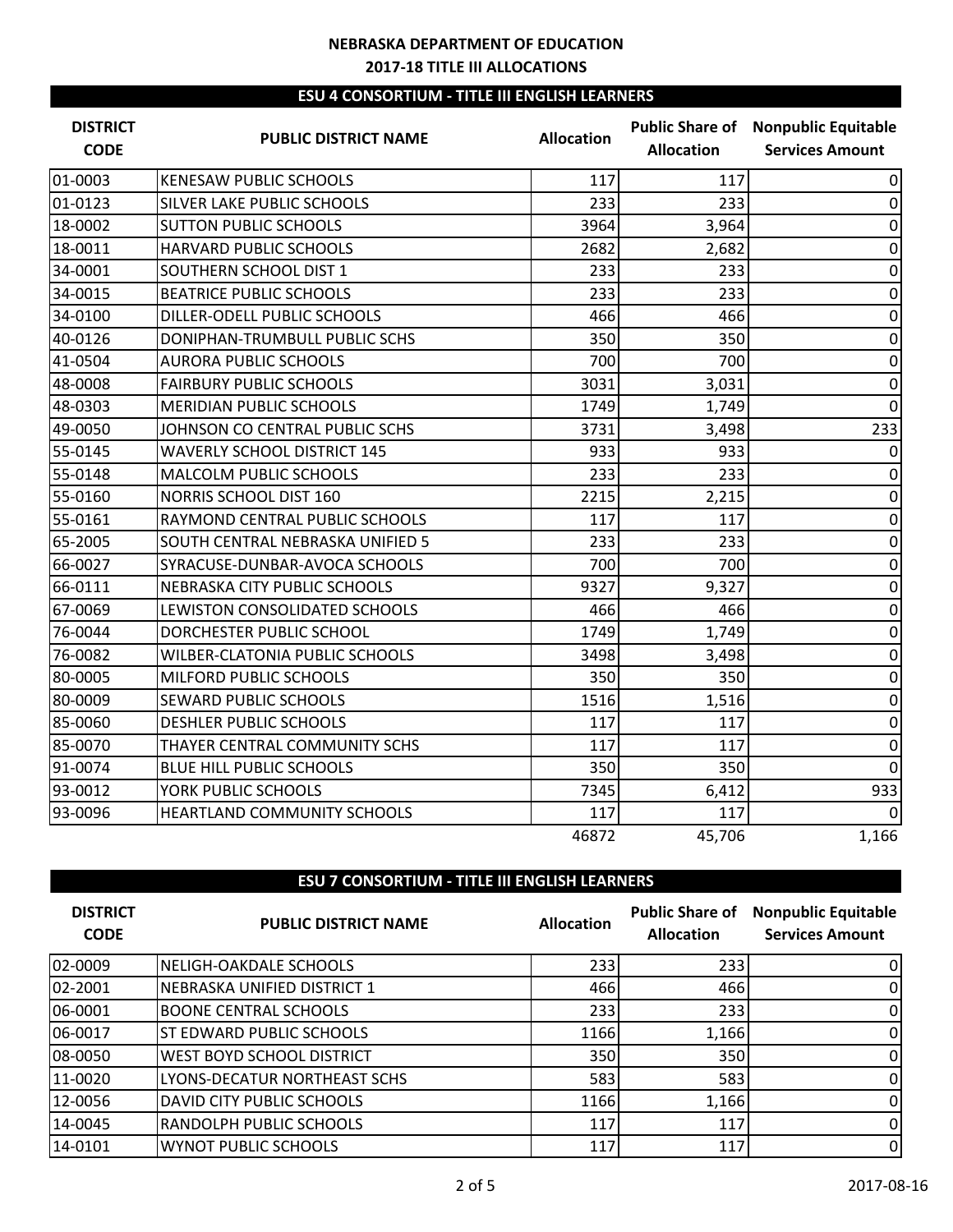| 19-0039<br>LEIGH COMMUNITY SCHOOLS               | 583   | 583    | $\overline{0}$   |
|--------------------------------------------------|-------|--------|------------------|
| 19-0070<br>HOWELLS-DODGE CONSOLIDATED SCHOOLS    | 816   | 816    | 0                |
| 20-0001<br>WEST POINT PUBLIC SCHOOLS             | 4897  | 4,897  | 0                |
| 20-0020<br><b>BANCROFT-ROSALIE COMM SCHOOLS</b>  | 233   | 233    | $\Omega$         |
| 20-0030<br><b>WISNER-PILGER PUBLIC SCHOOLS</b>   | 117   | 117    | 0                |
| 22-0031<br>HOMER COMMUNITY SCHOOLS               | 233   | 233    | $\Omega$         |
| ALLEN CONSOLIDATED SCHOOLS<br>26-0070            | 117   | 117    | $\mathbf{0}$     |
| 26-0561<br><b>EMERSON-HUBBARD PUBLIC SCHOOLS</b> | 350   | 350    | $\Omega$         |
| 27-0062<br><b>SCRIBNER-SNYDER COMMUNITY SCHS</b> | 700   | 700    | $\mathbf 0$      |
| 27-0594<br><b>LOGAN VIEW PUBLIC SCHOOLS</b>      | 1982  | 1,982  | 0                |
| 45-0007<br>O'NEILL PUBLIC SCHOOLS                | 7345  | 7,345  | 0                |
| 45-0029<br><b>EWING PUBLIC SCHOOLS</b>           | 700   | 700    | 0                |
| 45-0239<br><b>WEST HOLT PUBLIC SCHOOLS</b>       | 933   | 933    | 0                |
| 59-0001<br><b>MADISON PUBLIC SCHOOLS</b>         | 9794  | 9,794  | 0                |
| 61-0004<br><b>CENTRAL CITY PUBLIC SCHOOLS</b>    | 466   | 466    | 0                |
| 61-0049<br>PALMER PUBLIC SCHOOLS                 | 350   | 350    | 0                |
| 63-0030<br>TWIN RIVER PUBLIC SCHOOLS             | 117   | 117    | $\mathbf{0}$     |
| 71-0005<br>LAKEVIEW COMMUNITY SCHOOLS            | 11659 | 11,659 | 0                |
| 72-0015<br><b>CROSS COUNTY COMMUNITY SCHOOLS</b> | 350   | 350    | 0                |
| 72-0032<br>SHELBY - RISING CITY PUBLIC SCHOOLS   | 1749  | 1,749  | 0                |
| 72-0075<br>HIGH PLAINS COMMUNITY SCHOOLS         | 1516  | 1,516  | 0                |
| 78-0039<br><b>WAHOO PUBLIC SCHOOLS</b>           | 1632  | 1,632  | 0                |
| 78-0107<br><b>CEDAR BLUFFS PUBLIC SCHOOLS</b>    | 233   | 233    | 0                |
| 87-0001<br>PENDER PUBLIC SCHOOLS                 | 1166  | 1,166  | $\mathbf{0}$     |
| 90-0017<br><b>WAYNE COMMUNITY SCHOOLS</b>        | 7695  | 7,695  | $\mathbf 0$      |
| 90-0560<br><b>WAKEFIELD PUBLIC SCHOOLS</b>       | 15157 | 15,157 | $\boldsymbol{0}$ |
|                                                  | 75321 | 75,321 | $\Omega$         |

#### **ESU 10 CONSORTIUM - TITLE III ENGLISH LEARNERS**

| <b>DISTRICT</b><br><b>CODE</b> | <b>PUBLIC DISTRICT NAME</b>      | <b>Allocation</b> | <b>Allocation</b> | <b>Public Share of Nonpublic Equitable</b><br><b>Services Amount</b> |
|--------------------------------|----------------------------------|-------------------|-------------------|----------------------------------------------------------------------|
| 06-0075                        | <b>RIVERSIDE PUBLIC SCHOOLS</b>  | 117               | 117               |                                                                      |
| 10-0002                        | <b>GIBBON PUBLIC SCHOOLS</b>     | 13408             | 13,408            | 0                                                                    |
| 10-0019                        | SHELTON PUBLIC SCHOOLS           | 2565              | 2,565             | 0                                                                    |
| 21-0025                        | <b>BROKEN BOW PUBLIC SCHOOLS</b> | 3964              | 3,964             | 0                                                                    |
| 21-0044                        | <b>ANSLEY PUBLIC SCHOOLS</b>     | 233               | 233               | 0                                                                    |
| 21-0084                        | <b>SARGENT PUBLIC SCHOOLS</b>    | 466               | 466               |                                                                      |
| 24-0004                        | <b>OVERTON PUBLIC SCHOOLS</b>    | 233               | 233               |                                                                      |
| 24-0011                        | <b>COZAD COMMUNITY SCHOOLS</b>   | 5480              | 5,480             | 0                                                                    |
| 24-0101                        | SUMNER-EDDYVILLE-MILLER SCHS     | 2099              | 2,099             | 0                                                                    |
| 40-0082                        | <b>NORTHWEST PUBLIC SCHOOLS</b>  | 2798              | 2,798             | 0                                                                    |
| 40-0083                        | WOOD RIVER RURAL SCHOOLS         | 3964              | 3,964             | 0                                                                    |
| 47-0100                        | <b>CENTURA PUBLIC SCHOOLS</b>    | 117               | 117               | 0                                                                    |
| 47-0103                        | <b>ELBA PUBLIC SCHOOLS</b>       | 466               | 466               | 0                                                                    |
| 88-0005                        | ORD PUBLIC SCHOOLS               | 2332              | 933               | 1,399                                                                |
|                                |                                  | 38242             | 36,839            | 1,403                                                                |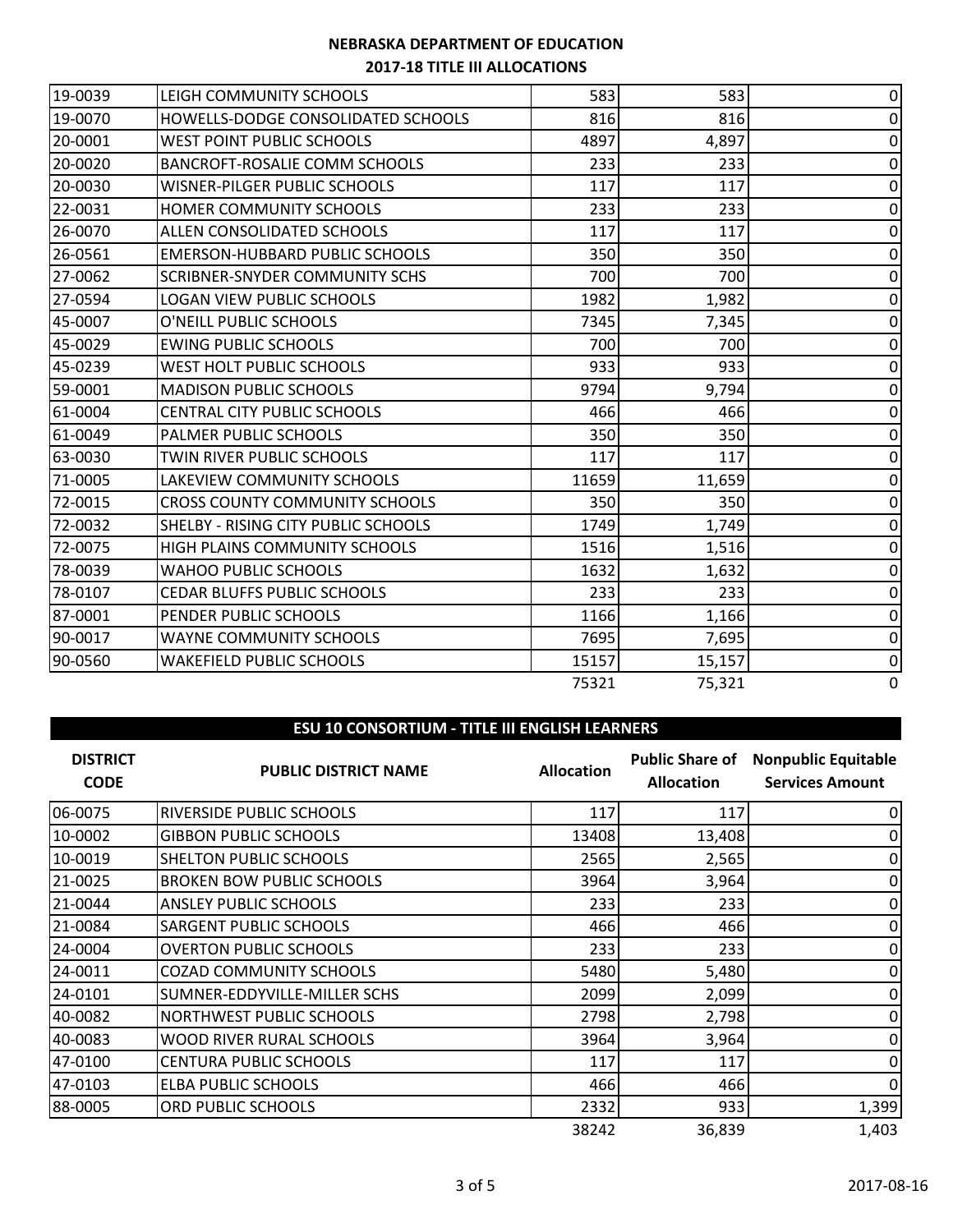### **ESU 13 CONSORTIUM - TITLE III ENGLISH LEARNERS**

| <b>DISTRICT</b><br><b>CODE</b> | <b>PUBLIC DISTRICT NAME</b>         | <b>Allocation</b> | <b>Allocation</b> | <b>Public Share of Nonpublic Equitable</b><br><b>Services Amount</b> |
|--------------------------------|-------------------------------------|-------------------|-------------------|----------------------------------------------------------------------|
| 04-0001                        | <b>BANNER COUNTY PUBLIC SCHOOLS</b> | 233               | 233               | 0                                                                    |
| 07-0006                        | <b>ALLIANCE PUBLIC SCHOOLS</b>      | 4664              | 4,664             | 0                                                                    |
| 09-0010                        | <b>AINSWORTH COMMUNITY SCHOOLS</b>  | 233               | 233               | 0                                                                    |
| 17-0001                        | <b>SIDNEY PUBLIC SCHOOLS</b>        | 3614              | 3,614             | 0                                                                    |
| 17-0009                        | POTTER-DIX PUBLIC SCHOOLS           | 117               | 117               | 0                                                                    |
| 23-0002                        | <b>CHADRON PUBLIC SCHOOLS</b>       | 3964              | 3,964             | 0                                                                    |
| 35-0001                        | <b>GARDEN COUNTY SCHOOLS</b>        | 233               | 233               | 0                                                                    |
| 51-0001                        | OGALLALA PUBLIC SCHOOLS             | 1632              | 1,632             | 0                                                                    |
| 53-0001                        | KIMBALL PUBLIC SCHOOLS              | 816               | 816               | 0                                                                    |
| 62-0021                        | <b>BAYARD PUBLIC SCHOOLS</b>        | 466               | 466               | 0                                                                    |
| 62-0063                        | <b>BRIDGEPORT PUBLIC SCHOOLS</b>    | 2798              | 2,798             | 0                                                                    |
| 79-0002                        | MINATARE PUBLIC SCHOOLS             | 1865              | 1,865             | 0                                                                    |
| 79-0011                        | <b>MORRILL PUBLIC SCHOOLS</b>       | 466               | 466               | 0                                                                    |
| 79-0016                        | <b>GERING PUBLIC SCHOOLS</b>        | 3148              | 3,148             | 0                                                                    |
| 79-0031                        | MITCHELL PUBLIC SCHOOLS             | 1399              | 1,399             | 0                                                                    |
| 79-0032                        | <b>SCOTTSBLUFF PUBLIC SCHOOLS</b>   | 24717             | 24,717            | 0                                                                    |
| 81-0010                        | <b>GORDON-RUSHVILLE PUBLIC SCHS</b> | 1632              | 1,632             | 0                                                                    |
|                                |                                     | 51997             | 51,997            | $\Omega$                                                             |

# **ESU 15 CONSORTIUM - TITLE III ENGLISH LEARNERS**

| <b>DISTRICT</b><br><b>CODE</b> | <b>PUBLIC DISTRICT NAME</b>        | <b>Allocation</b> | <b>Public Share of</b><br><b>Allocation</b> | <b>Nonpublic Equitable</b><br><b>Services Amount</b> |
|--------------------------------|------------------------------------|-------------------|---------------------------------------------|------------------------------------------------------|
| 15-0010                        | <b>CHASE COUNTY SCHOOLS</b>        | 9444              | 9,444                                       | 0                                                    |
| 15-0536                        | WAUNETA-PALISADE PUBLIC SCHS       | 933               | 933                                         |                                                      |
| 29-0117                        | DUNDY CO STRATTON PUBLIC SCHS      | 3614              | 3,614                                       |                                                      |
| 32-0046                        | <b>MAYWOOD PUBLIC SCHOOLS</b>      | 117               | 117                                         |                                                      |
| 33-0018                        | <b>ARAPAHOE PUBLIC SCHOOLS</b>     | 1516              | 1,516                                       | 0                                                    |
| 43-0079                        | HAYES CENTER PUBLIC SCHOOLS        | 1166              | 1,166                                       | 0                                                    |
| 50-0503                        | MINDEN PUBLIC SCHOOLS              | 1049              | 1,049                                       | 0                                                    |
| 56-0001                        | <b>NORTH PLATTE PUBLIC SCHOOLS</b> | 7345              | 7,345                                       | 0                                                    |
| 56-0565                        | WALLACE PUBLIC SCH DIST 65 R       | 3031              | 3,031                                       |                                                      |
| 68-0020                        | PERKINS COUNTY SCHOOLS             | 1049              | 1,049                                       |                                                      |
| 69-0044                        | <b>HOLDREGE PUBLIC SCHOOLS</b>     | 3381              | 3,381                                       |                                                      |
| 69-0054                        | BERTRAND PUBLIC SCHOOLS            | 583               | 583                                         | 0                                                    |
| 69-0055                        | LOOMIS PUBLIC SCHOOLS              | 583               | 583                                         | 0                                                    |
| 73-0017                        | MC COOK PUBLIC SCHOOLS             | 3964              | 3,964                                       | 0                                                    |
|                                |                                    | 37775             | 37,775                                      | 0                                                    |